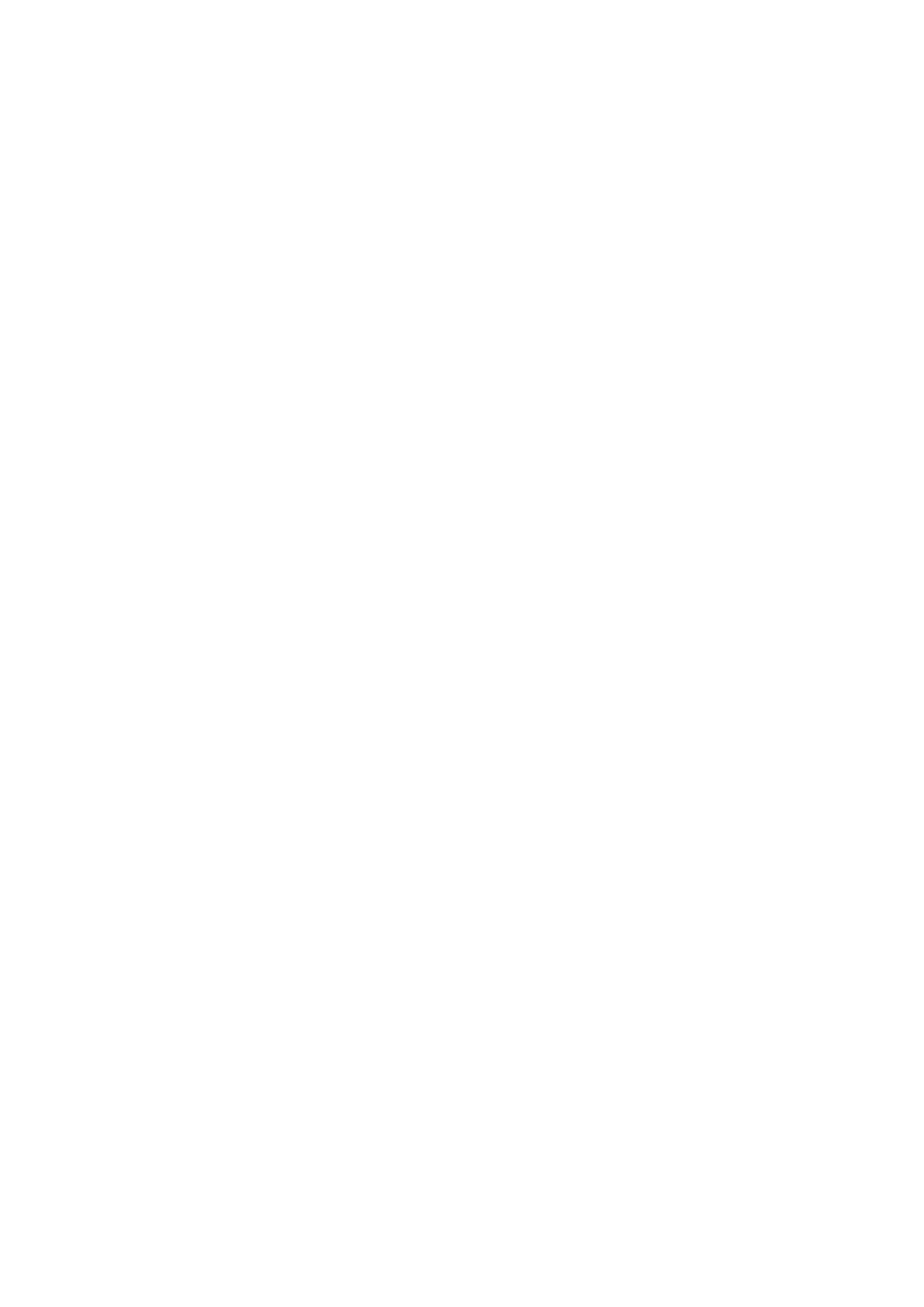

# House of Commons Committee of Public Accounts

# **Network Rail's 2014–2019 investment programme**

## **Ninth Report of Session 2015–16**

*Report, together with formal minutes relating to the report* 

*Ordered by the House of Commons to be printed 16 November 2015* 

> **HC 473**  Published on 20 November 2015 by authority of the House of Commons London: The Stationery Office Limited £0.00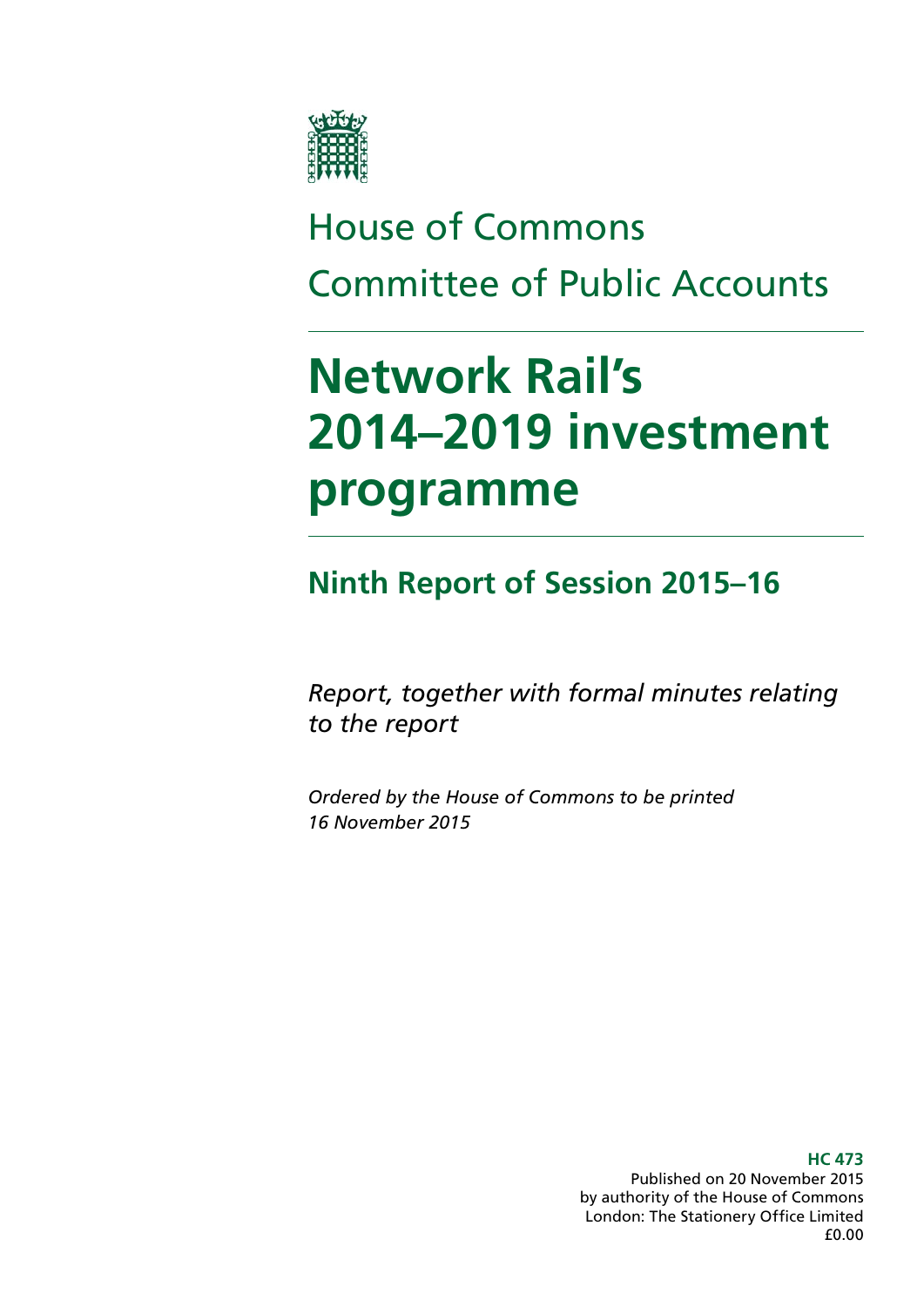### **The Committee of Public Accounts**

The Committee of Public Accounts is appointed by the House of Commons to examine "the accounts showing the appropriation of the sums granted by Parliament to meet the public expenditure, and of such other accounts laid before Parliament as the committee may think fit" (Standing Order No 148).

### **Current membership**

[Meg Hillier](http://www.parliament.uk/biographies/commons/meg-hillier/1524) (*Labour/Co-op, Hackney South and Shoreditch*) (Chair) [Mr Richard Bacon](http://www.parliament.uk/biographies/commons/mr-richard-bacon/1451) (*Conservative, South Norfolk*) [Harriett Baldwin](http://www.parliament.uk/biographies/commons/harriett-baldwin/4107) (*Conservative, West Worcestershire*) [Deidre Brock](http://www.parliament.uk/biographies/commons/deidre-brock/4417) (*Scottish National Party, Edinburgh North and Leith*) [Chris Evans](http://www.parliament.uk/biographies/commons/chris-evans/4040) (*Labour, Islwyn*) [Caroline Flint](http://www.parliament.uk/biographies/commons/caroline-flint/389) (*Labour, Don Valley*) [Kevin Foster](http://www.parliament.uk/biographies/commons/kevin-foster/4451) (*Conservative, Torbay*) [Mr Stewart Jackson](http://www.parliament.uk/biographies/commons/mr-stewart-jackson/1551) (*Conservative, Peterborough*) [Nigel Mills](http://www.parliament.uk/biographies/commons/nigel-mills/4136) (*Conservative, Amber Valley*) [David Mowat](http://www.parliament.uk/biographies/commons/david-mowat/4080) (*Conservative, Warrington South*) [Stephen Phillips QC](http://www.parliament.uk/biographies/commons/stephen-phillips/4054) (*Conservative, Sleaford and North Hykeham*) [Bridget Phillipson](http://www.parliament.uk/biographies/commons/bridget-phillipson/4046) (*Labour, Houghton and Sunderland South*) [John Pugh](http://www.parliament.uk/biographies/commons/john-pugh/1454) (*Liberal Democrat. Southport*) [Karin Smyth](http://www.parliament.uk/biographies/commons/karin-smyth/4444) (*Labour, Bristol South*) [Mrs Anne-Marie Trevelyan](http://www.parliament.uk/biographies/commons/mrs-anne-marie-trevelyan/4531) (*Conservative, Berwick-upon-Tweed*)

#### **Powers**

Powers of the Committee of Public Accounts are set out in House of Commons Standing Orders, principally in SO No 148. These are available on the Internet via [www.parliament.uk.](http://www.parliament.uk)

#### **Publication**

Committee reports are published on the Committee's website at [www.parliament.uk/pac](http://www.parliament.uk/pac) and by The Stationery Office by Order of the House.

Evidence relating to this report is published on the [inquiry page](http://www.parliament.uk/business/committees/committees-a-z/commons-select/public-accounts-committee/inquiries/parliament-2015/network-rail-2014-2019-rail-investment-programme-inquiry/) of the Committee's website.

#### **Committee staff**

The current staff of the Committee are Stephen McGinness (Clerk), Claire Cozens (Committee Specialist), James McQuade and George James (Senior Committee Assistants), Sue Alexander (Committee Assistant) and Tim Bowden (Media Officer).

#### **Contacts**

All correspondence should be addressed to the Clerk of the Public Accounts Committee, House of Commons, London SW1A 0AA.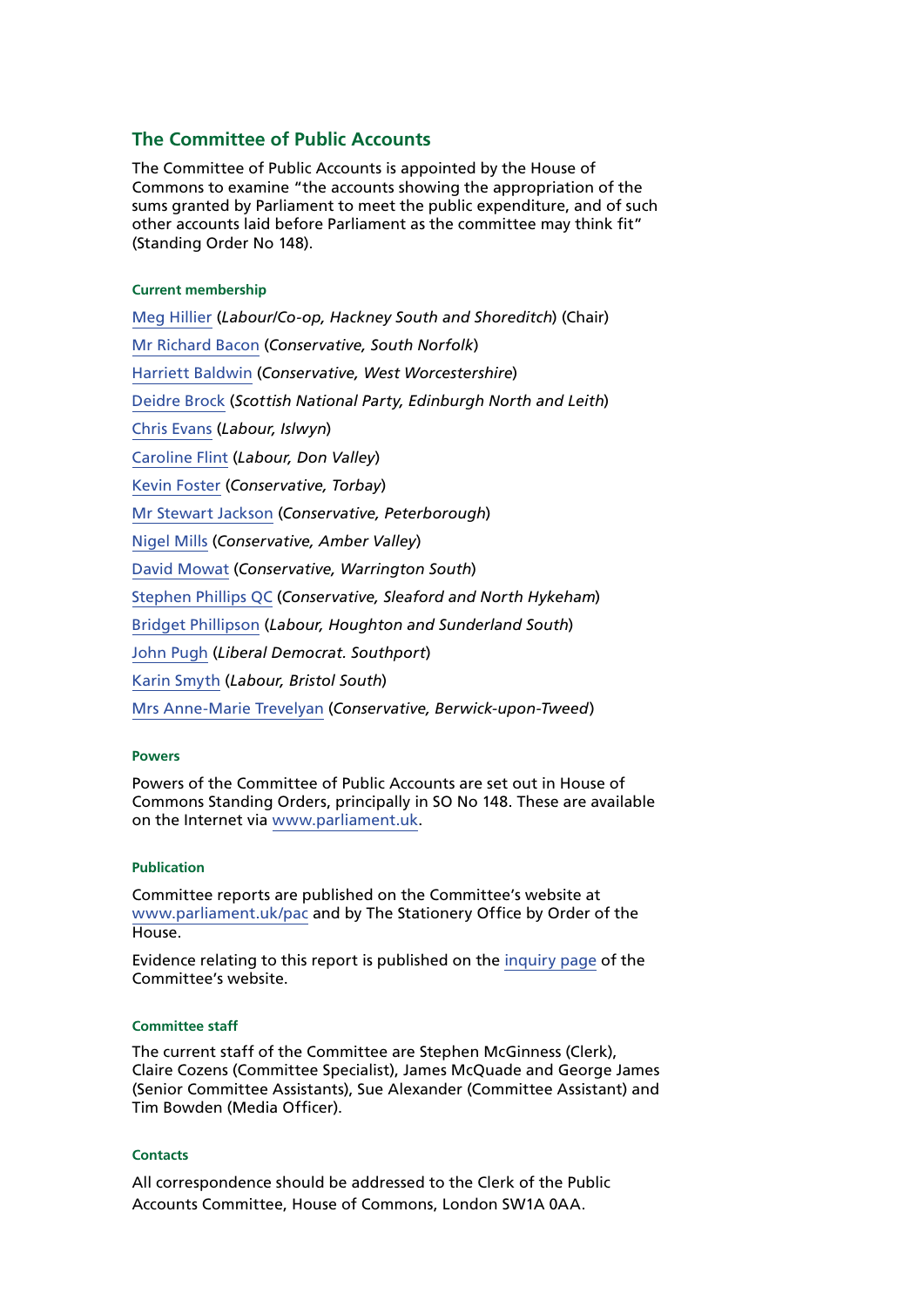### **Contents**

| <b>Summary</b>                                                   |    |
|------------------------------------------------------------------|----|
| <b>Introduction</b>                                              | 4  |
| <b>Conclusions and recommendations</b>                           | 5  |
| $\mathbf 1$<br>Planning the rail investment programme            | 8  |
| $\overline{2}$<br><b>Programme delivery and skills</b>           | 11 |
| <b>Formal Minutes</b>                                            |    |
| <b>Witnesses</b>                                                 |    |
| <b>Published written evidence</b>                                |    |
| List of Reports from the Committee during the current Parliament |    |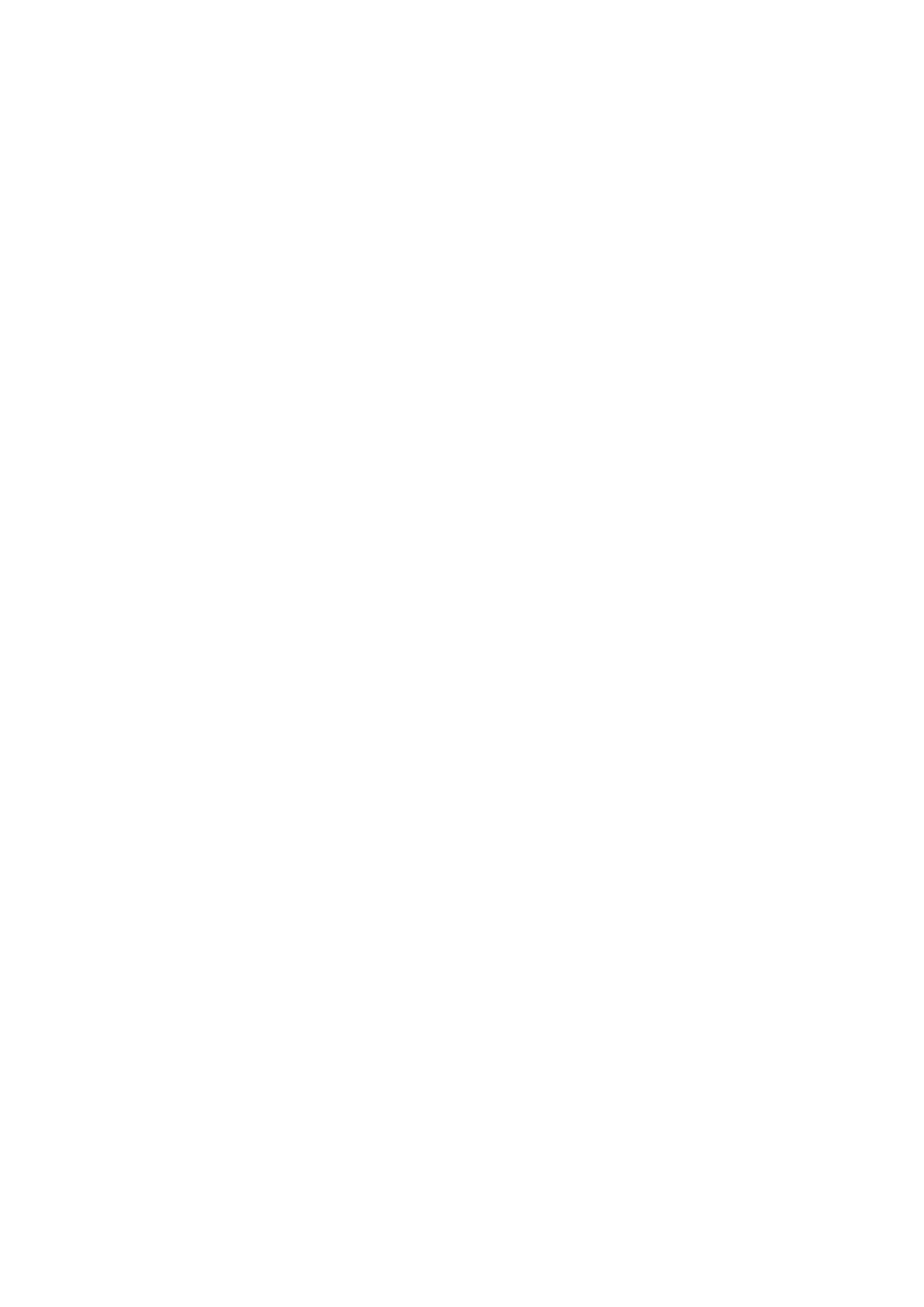### <span id="page-6-0"></span>Summary

The Department for Transport (the Department), Network Rail and the Office of Rail and Road (ORR) agreed an unrealistic programme of rail investments for 2014-2019. The programme contained too much uncertainty around the costs of many large projects when it was signed off. Since then Network Rail's work has cost more and taken longer than expected. We are concerned that the ORR, Network Rail's regulator, lacks the capability to robustly scrutinise Network Rail's plans and cost estimates. The severity of the planning and budgeting failures is especially clear in the programme to electrify the Great Western Main Line from London to Cardiff, which is now expected to cost up to £1.2 billion more than the £1.6 billion estimated only a year ago.

We make clear our substantial concerns in this report. We also look forward to Sir Peter Hendy's detailed review into how the investment programme can be delivered.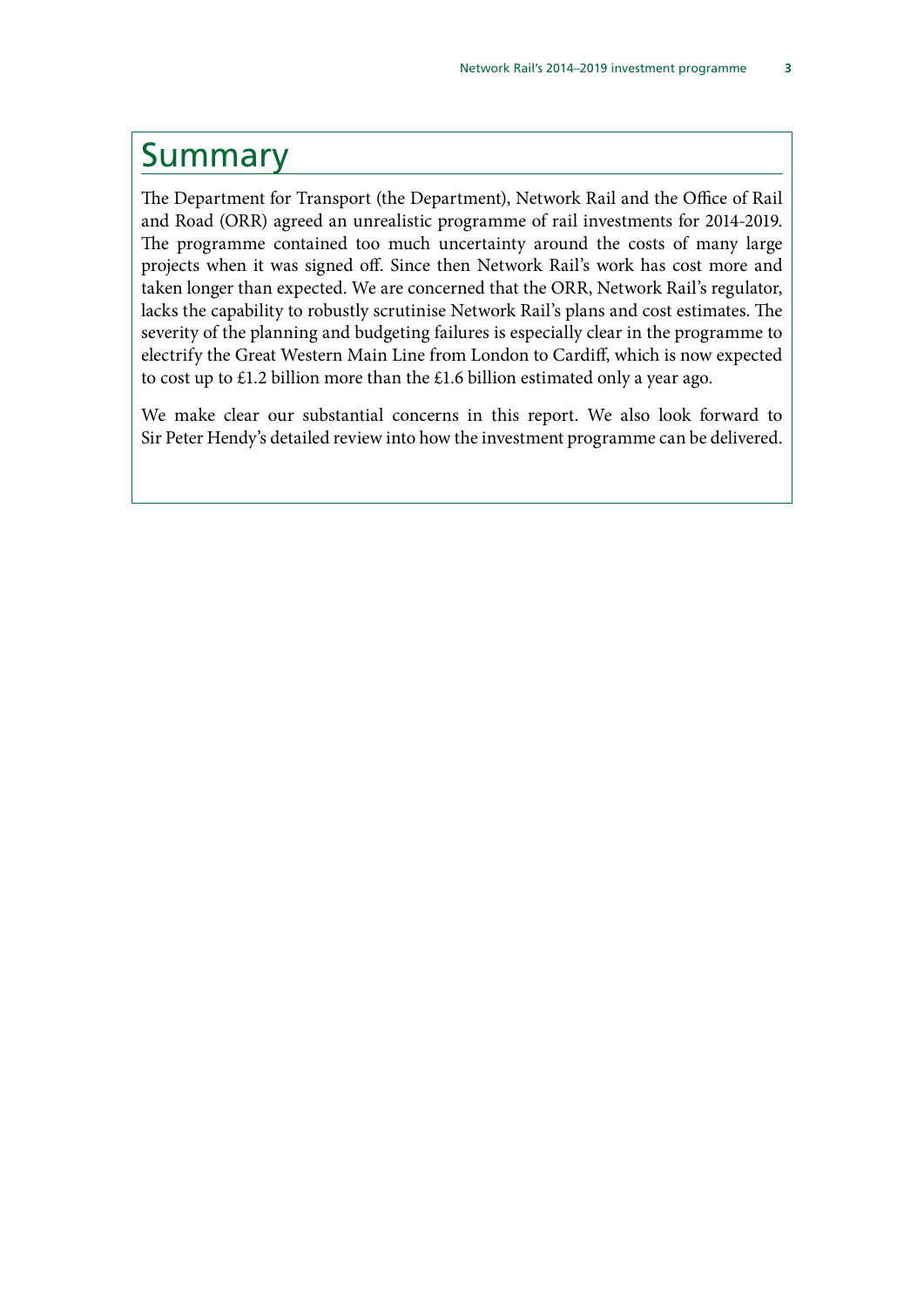## <span id="page-7-0"></span>Introduction

Based on government requirements for the rail network, Network Rail sets out the work it will carry out in five yearly cycles. The Office of Rail and Road reviews these 5-year programmes, including the expected costs. In October 2013 the Department for Transport, Network Rail and the ORR agreed a £38.3 billion rail spending programme covering the period from April 2014 to March 2019. This spending included enhancements to the rail network, renewals of worn-out equipment and the costs of maintenance and operations. This report focuses primarily on the £12.8 billion plan for enhancements, of which 52% was at an early stage of development, with highly uncertain costs at the time the overall programme was agreed.

 In September 2014 Network Rail was reclassified as a public sector body, with a government loan facility capped at £30.3 billion for the 2014–2019 period, which will be used to pay for enhancements and to refinance existing debt. Previously Network Rail borrowed from the financial markets, supported by government guarantee. It did not have a fixed limit on the amount it was permitted to borrow under the old arrangements.

In June 2015 the Government, concerned that the programme of work was costing more and taking longer than planned, announced three reviews into Network Rail and rail infrastructure investment. One of these, led by Sir Peter Hendy, the new chairman of Network Rail, is looking at how the enhancements programme can be put back on a sustainable footing.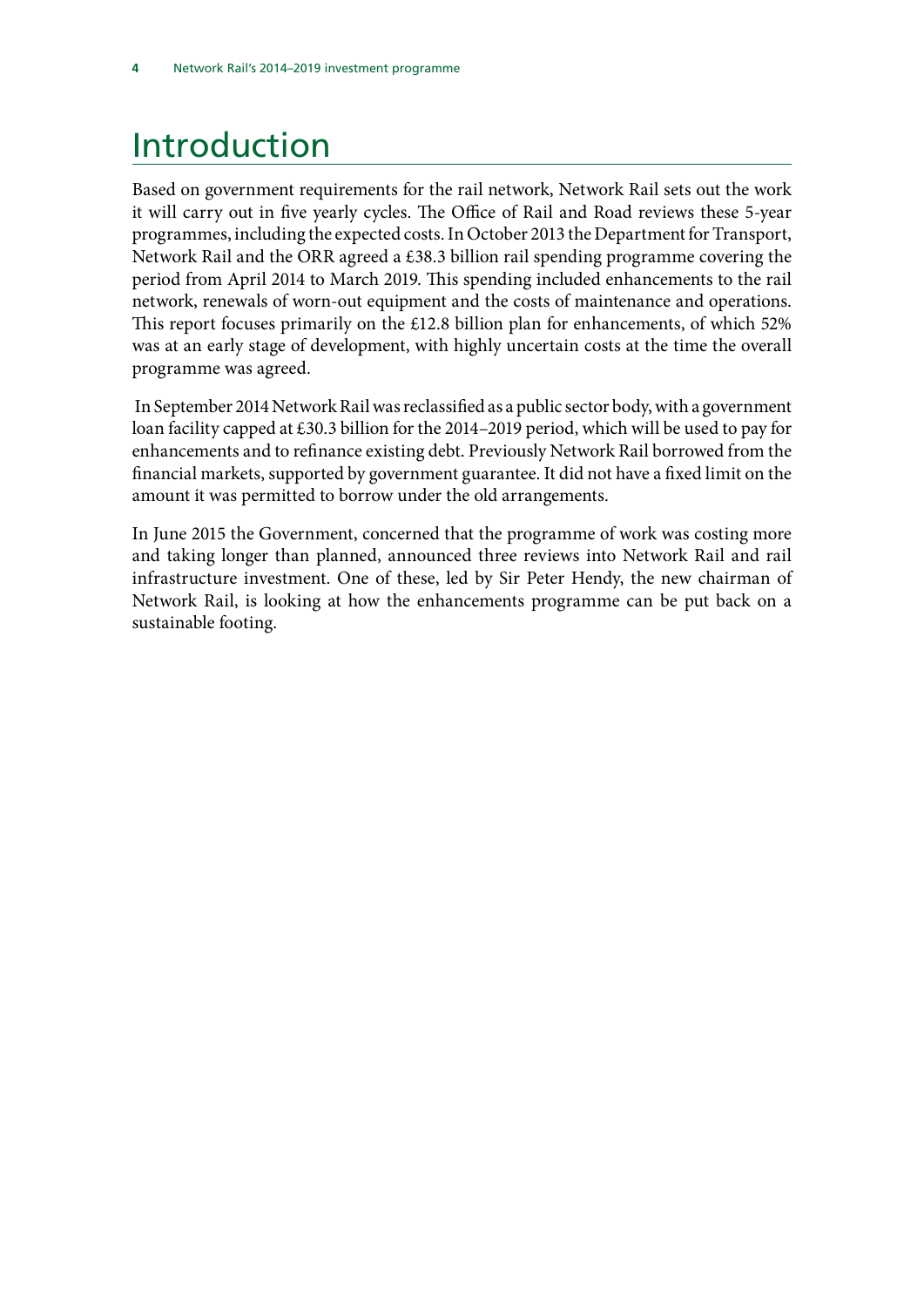### <span id="page-8-0"></span>Conclusions and recommendations

1. **The 2014–2019 rail investment programme could not have been delivered within the budget which the Department, Network Rail and the Office of Rail and Road agreed.** Shortly before signing up to the programme, the then Chief Executive of Network Rail described it as "unbalanced and unrealistic". The scope and costs of projects making up 52% of enhancement costs (spending on improving the network), including the large electrification projects, were highly uncertain at the start of the period. The scope of electrification work on the Great Western Main Line was agreed in September 2014, at which time it was expected to cost £1.6 billion, but Network Rail now expects this programme to cost between £2.5 billion and £2.8 billion. Network Rail also committed to deliver £600 million of efficiency savings (meaning a 20% reduction in costs) in renewals work to replace worn out parts of the network such as signalling, even though it did not know how it could achieve that level of savings. To date, Network Rail has failed to deliver the target savings on renewals work. Network Rail still does not know how much more the total programme will cost.

**Recommendation:** *For the next planning round for rail investment, and in all future investment planning, the Government must assure itself that its plans can be delivered. For all rail spending decisions the Department, Network Rail and the Office of Rail and Road must assess and explain how uncertainty in key projects could affect the plan's overall costs and schedule.* 

2. **The Office of Rail and Road's approach to reviewing the efficiency of Network Rail's costs is unconvincing and it was not robust enough in scrutinising Network Rail's plans.** In September 2014 the ORR decided that the 'efficient cost' for the Great Western electrification programme, should be £1.6 billion. Since then the expected costs have increased by up to £1.2 billion. It is not clear whether this is due to Network Rail inefficiency, ORR lacking a full understanding of the work needed, or a combination of both. The ORR identified risks in Network Rail's plans at the start of the 2014–2019 programme, but it failed to act aggressively enough to ensure that Network Rail addressed those risks.

**Recommendation:** *The Department should carry out a fundamental review of the regulator's role and effectiveness in rail infrastructure planning.* 

3. **The rail investment planning and funding model is not adequate for major enhancement work such as the current electrification schemes.** Five-year funding cycles are appropriate for ongoing operations, maintenance and renewals. But they are not suitable for major investment projects, the scope and costs of which may be highly uncertain when funding is set. Network Rail and the Department have been more successful in delivering big infrastructure projects, such as Thameslink and Crossrail, when they have handled them separately from the rolling programme of five-year funding cycles. The Department told us that the current reviews of rail planning and funding were looking at this.

**Recommendation:** *The Department, Network Rail and the Office of Rail and Road should put in place sharper accountability arrangements for major enhancement projects, such as the Great Western Main Line electrification. They should also agree*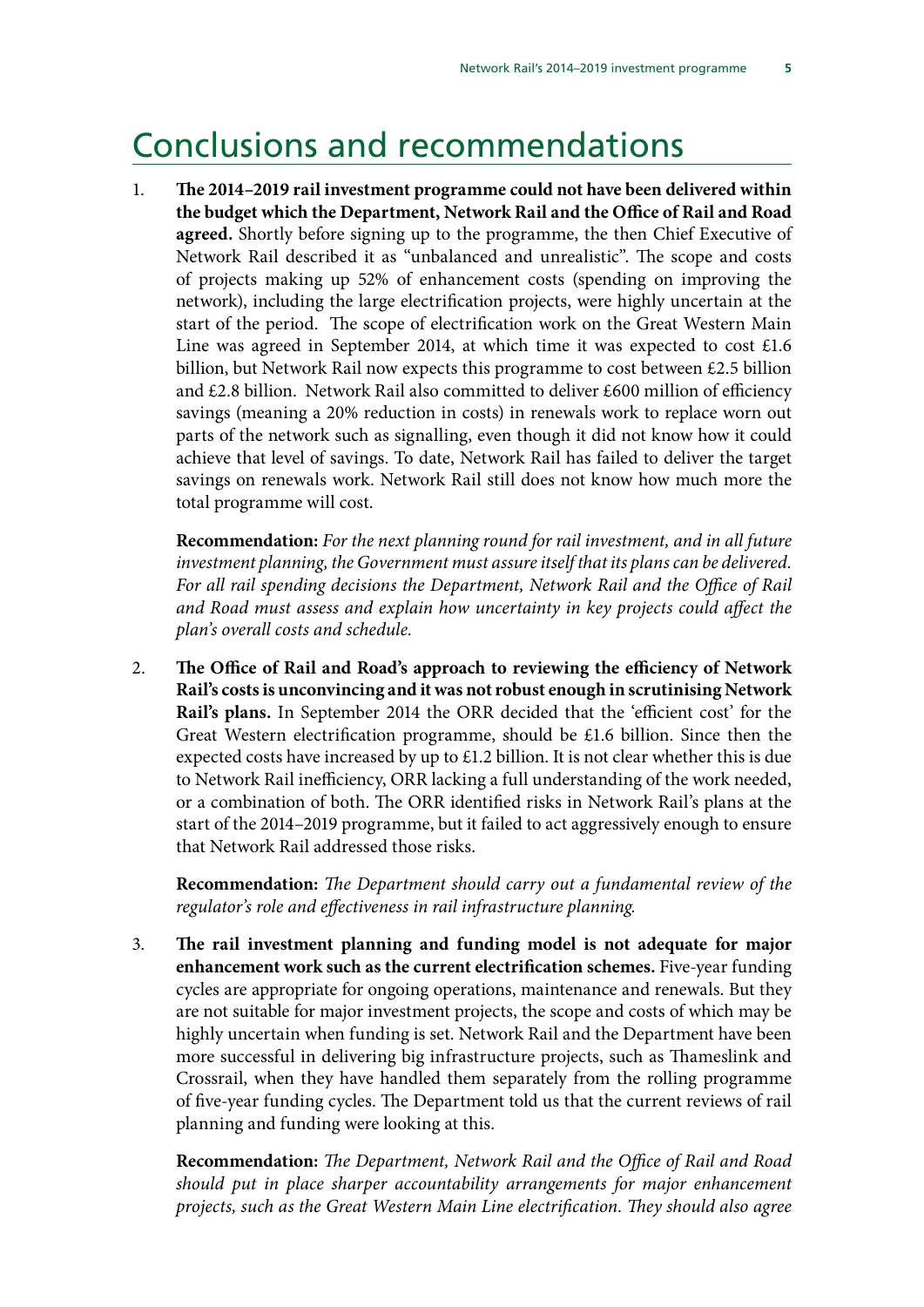*principles on when it is appropriate to fund and manage these projects outside the five year rail funding cycle, and build in strong accountability mechanisms to avoid costly overruns.* 

4. **Network Rail's reclassification as a public body has brought reduced flexibility to borrow to cover cost increases.** Before reclassification in 2014, Network Rail covered cost increases through borrowing from the financial markets, but now it can only borrow from government, with a loan cap of £30.3 billion. Network Rail therefore needs a much stronger focus on accurate project costing at the planning stage, and on controlling the costs of the work as it is done. Network Rail welcomed the new 'capital discipline' that should come with tighter restrictions on its ability to borrow.

**Recommendation:** *Network Rail must embed much tighter project planning, costing*  and cost control throughout the organisation and be clearer with the Department *about what can and cannot be afforded. We want to see clearer accountability for project costs and project management.* 

5. **Cost increases on the Great Western Main Line electrification programme are staggering and unacceptable.** Network Rail estimates that the Great Western Main Line electrification programme will cost between £2.5 and £2.8 billion, £1.2 billion more than the £1.6 billion which the Office of Rail and Road said it should cost, a year ago. The Department could not tell us when the programme will be completed, but said that delays to the previously announced schedule, which would have seen sections completed between 2016 and 2018, were highly likely. New electric trains for the Great Western Main Line are due to be delivered from February 2018 and the Department is liable to pay for these trains whether electrification is complete or not.

**Recommendation:** *The Department and Network Rail should publish an updated schedule and cost forecast for the Great Western Main Line electrification programme, a full account of what has caused the cost increases to date and proposals for controlling future costs, including the liabilities associated with the new electric trains.* 

6. **Without active engagement and management of the supply chain, skills shortages in key areas pose serious risks to Network Rail delivering its plans.** The scale and volume of work planned requires a strong supply chain with enough capacity and skills, particularly in electrification where there is a shortage of skilled workers. Network Rail told us it is engaging with its supply chain to provide clarity on its work programme so that industry can invest to provide the skills needed. Network Rail told us it is also encouraging industry to take on apprentices and has a large apprentice scheme of its own. There is a real opportunity to create skilled British jobs in this sector as well as ensure delivery of important and long awaited projects. With proper planning, a skills shortage should be no excuse for delivery failure or delay.

**Recommendation:** *The Department and Network Rail should publish a rail skills strategy for the industry with milestones for delivery.*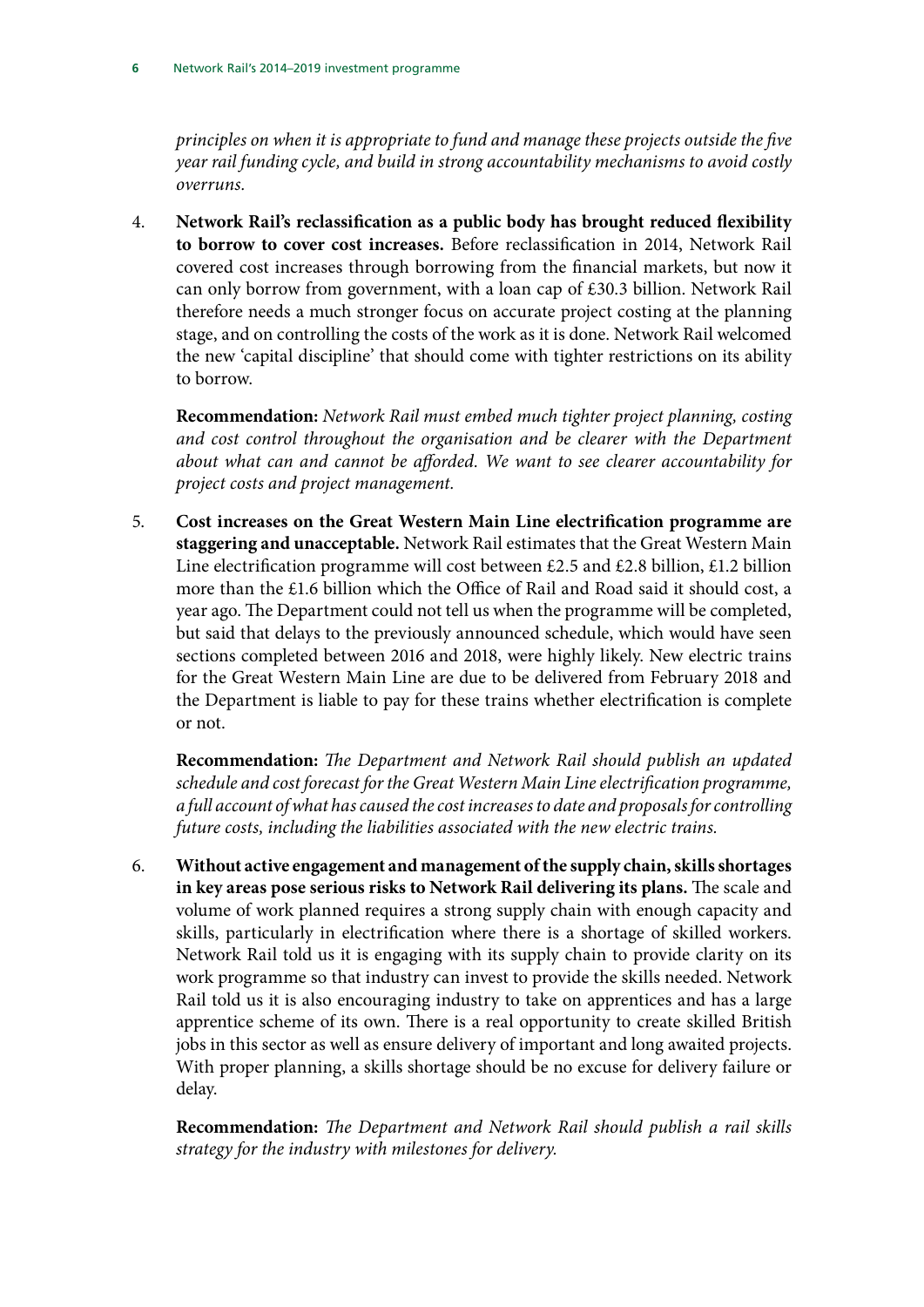7. **There is still far too much uncertainty on costs and eventual delivery dates for the other two major rail electrification programmes in the 2014-2019 programme.**  Electrification of both the TransPennine route and the Midland Main Line will now be delayed into the next five year planning period (2019–2024). TransPennine electrification could be completed by 2022, though this depends on the results of a two-year detailed design phase, and Midland Main Line is expected to be completed in 2023. Sir Peter Hendy's review of these and the other rail enhancement planned for 2014-2019, which is to be published towards the end of this year, will bring more bad news on costs.

**Recommendation:** *The Department and Network Rail, drawing on the Hendy review, should publish a revised programme of rail electrification improvements, including the rationale for prioritisation between projects, with updated cost and delivery forecasts.* 

8. **There is a risk that more projects will be delayed in order to balance Network Rail's budget.** Over promising what can be delivered leads to inevitable delays and cost overruns; and simply delaying projects further as a budget management mechanism is not good financial planning.

**Recommendation:** *The Department and Network Rail need to have a clear and agreed public strategy about which rail projects are deliverable. Deadlines for key milestones must be clear, realistic, and transparent to passengers and the public.*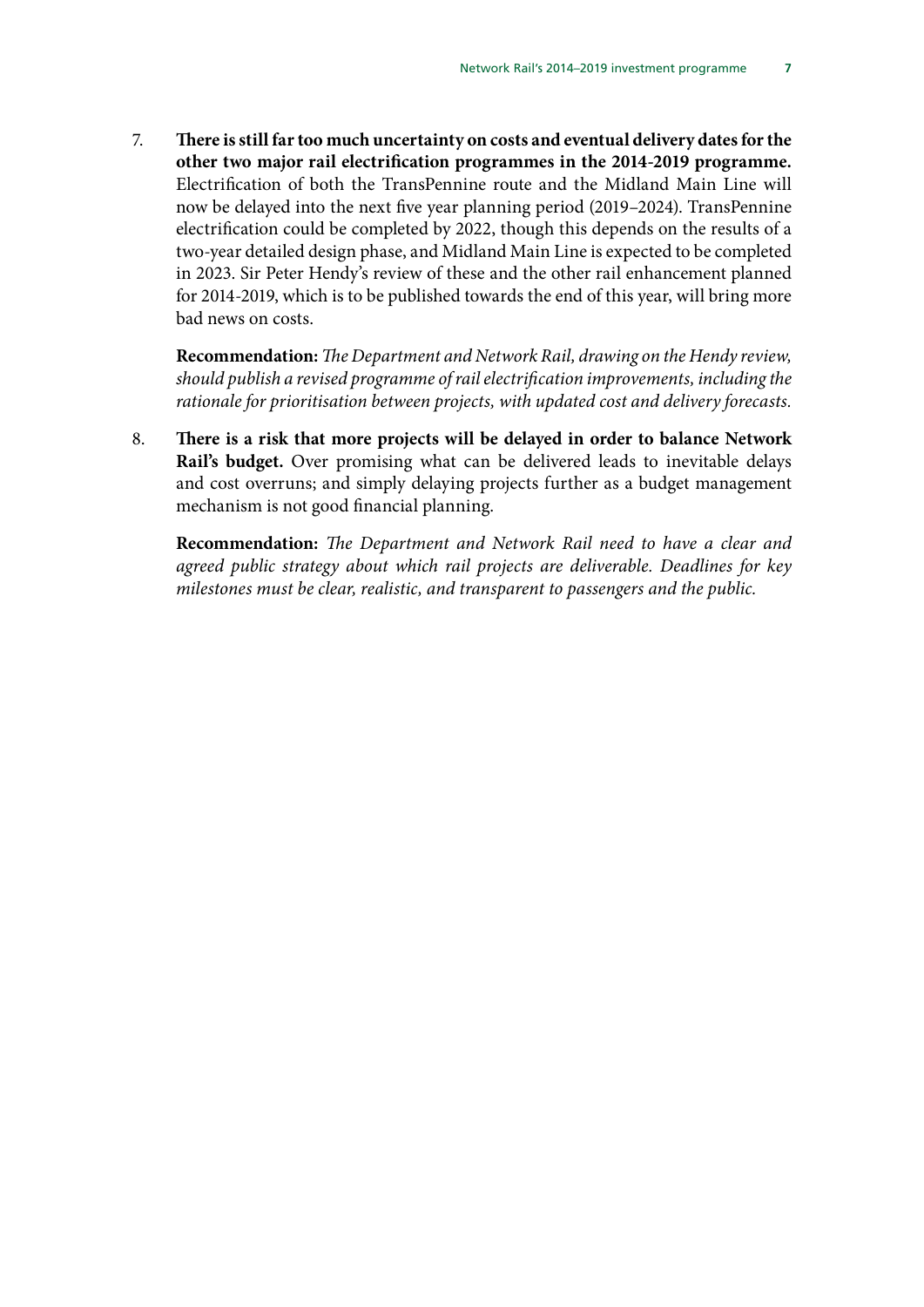# <span id="page-11-0"></span>1 Planning the rail investment programme

1. On the basis of a memorandum by the Comptroller and Auditor General, we took evidence from the Department of Transport (the Department), Network Rail and Network Rail's regulator, the Office of Rail and Road (the ORR) on the planning and delivery of Network Rail's 2014–2019 rail investment programme.<sup>1</sup> Network Rail's work is planned in five-year programmes, starting from government requirements for the rail network. The Office of Rail and Road reviews the programme, including its expected costs. The current programme, agreed in October 2013, runs from April 2014 to March 2019, during which time Network Rail planned to spend £38.3 billion on Britain's rail infrastructure.<sup>2</sup>

2. The 2014–2019 plan included £12.8 billion for 'enhancements' work to improve the network, such as the electrification of the Great Western Main Line. Over half of the enhancement projects had uncertain costs when the plan was agreed. The plan also included £12.1 billion for 'renewals' work to replace worn out assets with new ones. Network Rail's ability to deliver the enhancement and renewals elements of the plan has been called into question because of cost escalations, missed milestones and poor project management. In June 2015 the government, concerned that the plan was costing more and taking longer, announced three reviews into Network Rail and rail infrastructure investment. One of these, led by Sir Peter Hendy, the new chairman of Network Rail, is looking at how the enhancements programme can be put back on a sustainable footing.<sup>3</sup>

3. Network Rail told us that it had made the decision to accept the regulatory settlement even though there were aspects of the 2014–2019 rail investment programme which it did not see how it could deliver. The then Chief Executive of Network Rail described it as "unbalanced and unrealistic" and the organisation did not know how it would achieve the £600 million of efficiencies on renewals outlined in the plan.4 Network Rail still does not know how much more the programme will cost, compared to the £38.3 billion agreed at the time.<sup>5</sup>

4. Network Rail also told us that it only accepted the settlement because it included a mechanism which was intended to allow it to manage increases in enhancement costs by borrowing more (the Enhancements Cost Adjustments Mechanism). Early in 2014, Network Rail identified that the enhancements plan presented an 'affordability challenge' — it would not be able to carry out the planned work at the agreed cost.<sup>6</sup>

5. The Enhancements Cost Adjustment Mechanism was introduced because more than half of the projects the Department asked Network Rail to deliver were at a very early stage of development, and the best way to deliver them had not been decided. The Mechanism allowed the regulator to decide what a project 'ought to cost, delivered in an efficient way by an efficient company' at a later stage (the 'efficient cost').<sup>7</sup> The Office of

5 [Q 42](http://www.parliament.uk/business/committees/committees-a-z/commons-select/public-accounts-committee/inquiries/parliament-2015/network-rail-2014-2019-rail-investment-programme-inquiry/) 

7 [Q 14](http://www.parliament.uk/business/committees/committees-a-z/commons-select/public-accounts-committee/inquiries/parliament-2015/network-rail-2014-2019-rail-investment-programme-inquiry/)

<sup>1</sup> [C&AG's Memorandum, Planning and delivery of the 2014-2019 rail investment programme, Session 2015-16, HC 473,](https://www.nao.org.uk/wp-content/uploads/2015/10/Planning-and-delivery-of-the-2014–2019-rail-investment-programme1.pdf) [21 October 2015](https://www.nao.org.uk/wp-content/uploads/2015/10/Planning-and-delivery-of-the-2014–2019-rail-investment-programme1.pdf)

<sup>2</sup> [C&AG's Memo pages](https://www.nao.org.uk/wp-content/uploads/2015/10/Planning-and-delivery-of-the-2014–2019-rail-investment-programme1.pdf) 4, 9, 10

<sup>3</sup> [C&AG's Memo pages](https://www.nao.org.uk/wp-content/uploads/2015/10/Planning-and-delivery-of-the-2014–2019-rail-investment-programme1.pdf) 3-6, 9-14, 20

<sup>4</sup> [Q 117](http://www.parliament.uk/business/committees/committees-a-z/commons-select/public-accounts-committee/inquiries/parliament-2015/network-rail-2014-2019-rail-investment-programme-inquiry/) 

<sup>6</sup> [Qq 52-53](http://www.parliament.uk/business/committees/committees-a-z/commons-select/public-accounts-committee/inquiries/parliament-2015/network-rail-2014-2019-rail-investment-programme-inquiry/)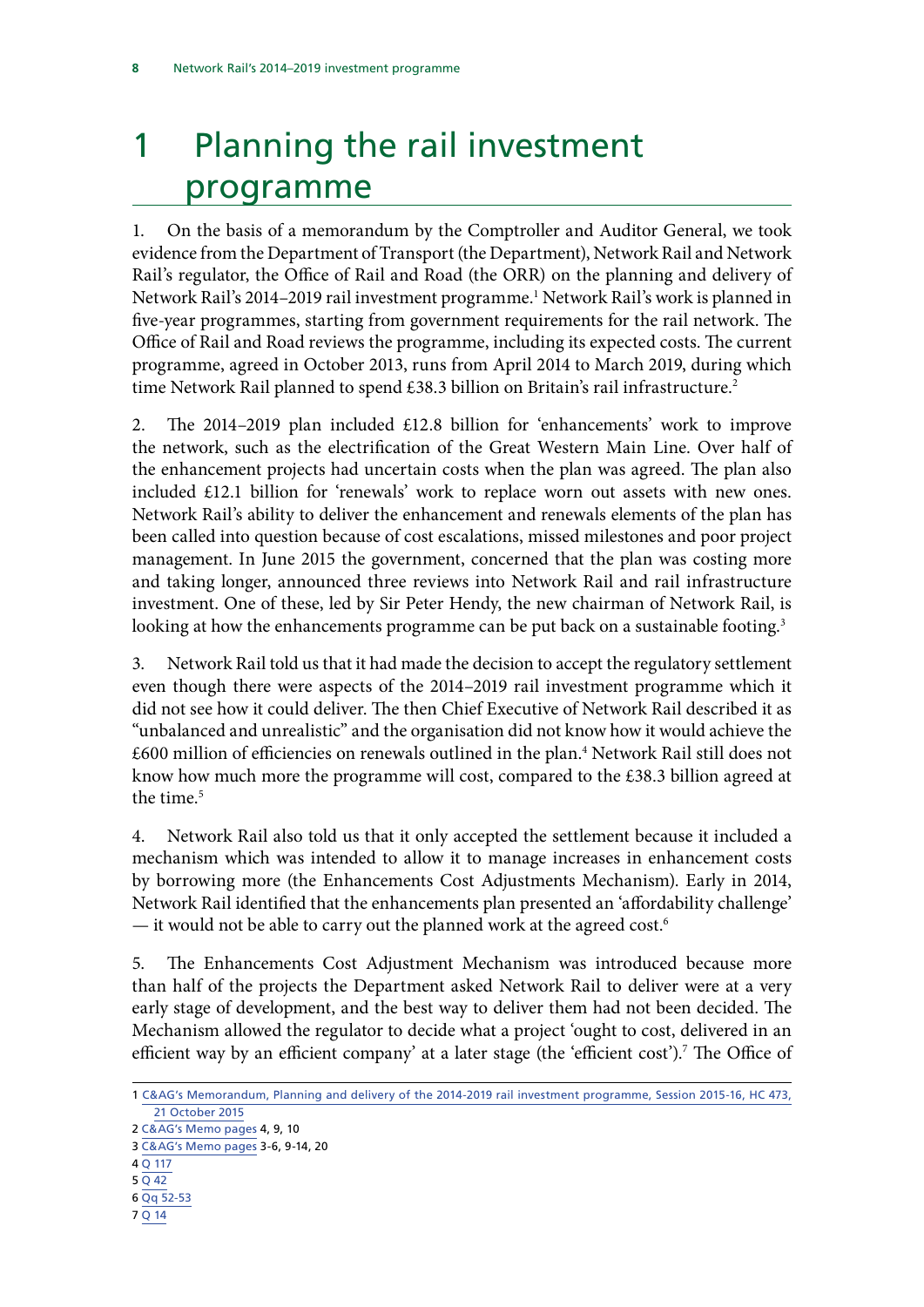Rail and Road assumed that across the whole portfolio this 'efficient cost' would be higher on some projects and lower on others, which would mean that the overall portfolio of enhancements could be delivered for the allocated amount. This assumption was far too optimistic: the 'efficient cost' of electrification projects turned out to be 'systematically higher than anticipated'.<sup>8</sup>

6. The Office of Rail and Road told us that at the start of the 2014–2019 plan it had identified planning and cost estimation risks associated with the enhancement programme. The regulator told us that addressing these risks was so important it could have ruled that Network Rail had breached its licence to operate the rail network at the start of the planning period. In spite of this, it did not take this step until October 2015, well after the risks had materialised. It now recognises that it could have done more to ensure that Network Rail was addressing the risks it had identified, and that some have still not been addressed.<sup>9</sup> It told us it is now working with Network Rail to help it develop an enhancement improvement plan, which it expects will address weaknesses in Network Rail's approach to estimating costs and risks.<sup>10</sup>

7. We questioned whether the Office of Rail and Road's approach to reviewing Network Rail's cost estimates for enhancement projects was meaningful and added value, or whether it was too theoretical. By the time the Office of Rail and Road determined the efficient cost of Great Western electrification to be £1.6 billion, in September 2014, Network Rail had started construction activity.<sup>11</sup> Network Rail's current estimate of the Great Western costs is between £2.5 billion and £2.8 billion.<sup>12</sup> However, the Office of Rail and Road told us that its assessment of efficient cost was based on assessing what Network Rail could have done from the beginning of the programme, when Network Rail was in a position to fully survey the network and plan works accordingly.<sup>13</sup>

8. When the 2014–2019 plan was agreed, many of the costs within the plan were uncertain.<sup>14</sup> Network Rail told us that at that time 52% of all of the projects in the plan, and all of the major electrification projects, were at an early stage in the project management cycle, where scope and plans were not defined and costs were not clear.15 Network Rail felt it had been able to deal with this uncertainty because the Enhancements Cost Adjustment Mechanism allowed for costs to be determined once the scope was clear and it was able to borrow in the financial markets to cover 'efficient' increases in these projects' costs. However, when Network Rail was reclassified as a public sector body in September 2104 it lost this flexibility as it could only borrow a capped amount of up to £30.3 billion from government (which is also used to refinance existing debt).<sup>16</sup> Instead, 'trade-offs have to be made if one project increases in cost'.17

9. Network Rail, the Office of Rail and Road and the Department all acknowledged that there could be a case for treating big enhancement projects as stand alone projects, separately from the five-year planning period. Network Rail said the five-year cycle was

15 [Q 50](http://www.parliament.uk/business/committees/committees-a-z/commons-select/public-accounts-committee/inquiries/parliament-2015/network-rail-2014-2019-rail-investment-programme-inquiry/) 

<sup>8</sup> [Q 30](http://www.parliament.uk/business/committees/committees-a-z/commons-select/public-accounts-committee/inquiries/parliament-2015/network-rail-2014-2019-rail-investment-programme-inquiry/) 

<sup>9</sup> [Qq 63-68](http://www.parliament.uk/business/committees/committees-a-z/commons-select/public-accounts-committee/inquiries/parliament-2015/network-rail-2014-2019-rail-investment-programme-inquiry/)

<sup>10</sup> [Letter from the Office of Rail and Road to the Committee, 23 October 2015](http://www.parliament.uk/business/committees/committees-a-z/commons-select/public-accounts-committee/inquiries/parliament-2015/network-rail-2014-2019-rail-investment-programme-inquiry/) 

<sup>11</sup> [Q 39](http://www.parliament.uk/business/committees/committees-a-z/commons-select/public-accounts-committee/inquiries/parliament-2015/network-rail-2014-2019-rail-investment-programme-inquiry/)

<sup>12</sup> [Letter from Network Rail to the Committee, 19 October 2015](http://www.parliament.uk/business/committees/committees-a-z/commons-select/public-accounts-committee/inquiries/parliament-2015/network-rail-2014-2019-rail-investment-programme-inquiry/) 

<sup>13</sup> [Q 120](http://www.parliament.uk/business/committees/committees-a-z/commons-select/public-accounts-committee/inquiries/parliament-2015/network-rail-2014-2019-rail-investment-programme-inquiry/) 14 [C&AG Memo pages](https://www.nao.org.uk/wp-content/uploads/2015/10/Planning-and-delivery-of-the-2014–2019-rail-investment-programme1.pdf) 3, 14

<sup>16</sup> [C&AG Memo pages](https://www.nao.org.uk/wp-content/uploads/2015/10/Planning-and-delivery-of-the-2014–2019-rail-investment-programme1.pdf) 15, 16

<sup>17</sup> [Network Rail letter](http://www.parliament.uk/business/committees/committees-a-z/commons-select/public-accounts-committee/inquiries/parliament-2015/network-rail-2014-2019-rail-investment-programme-inquiry/) to the Committee dated 2 November 2015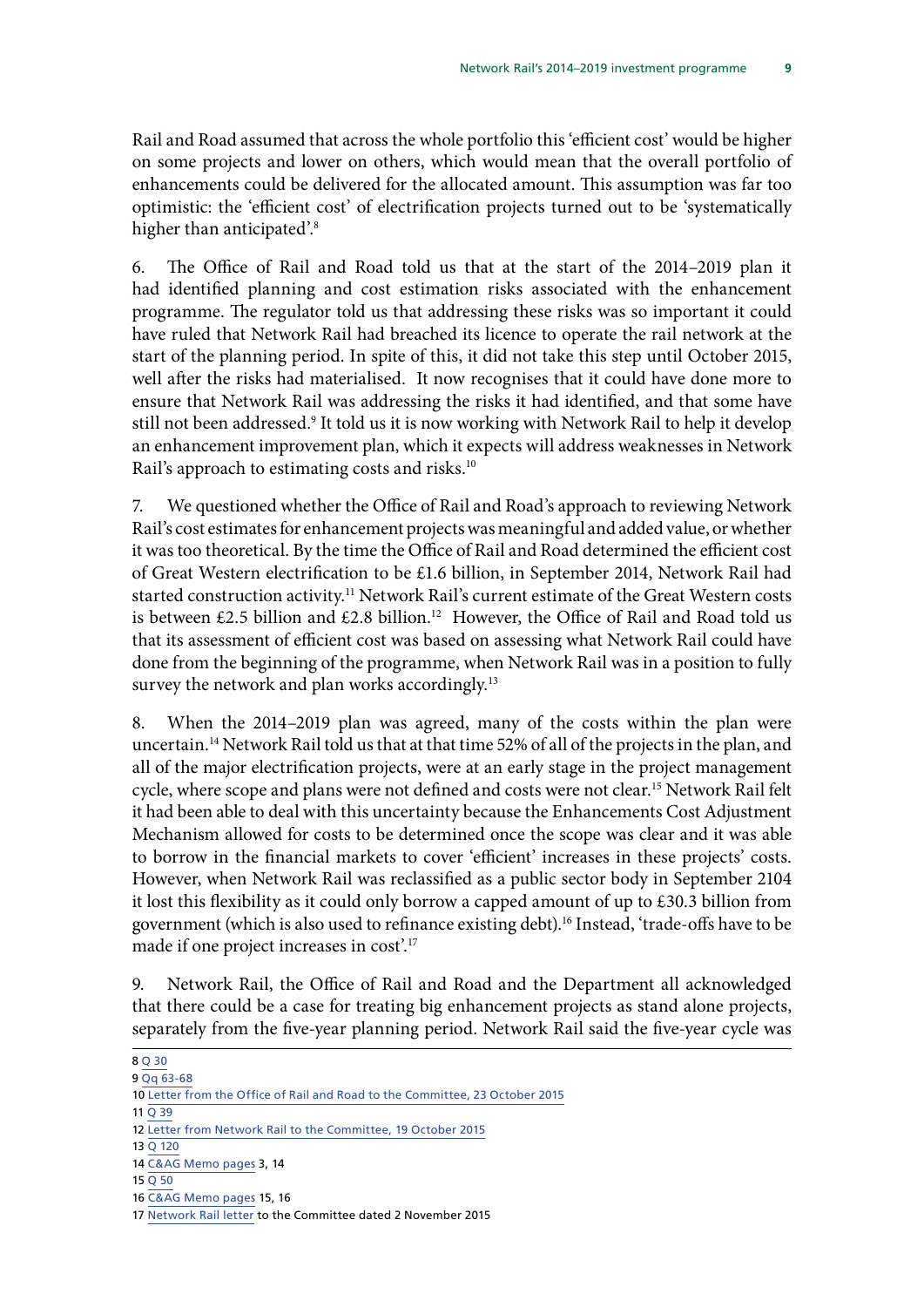separately could 'give a better, longer term focus on the delivery of those projects'.<sup>19</sup> The a good way of funding ongoing operations, maintenance and renewals but questioned its use for major projects.18 The Office of Rail and Road told us that treating such projects Department said that both the Bowe Review and the Shaw Review will look into lessons around planning on a five year timescale. It believes that the legislation which sets out the five year planning framework did not need to be a constraint and that its management of Crossrail and Thameslink bilaterally with Network Rail had led to a satisfactory relationship and outcomes.<sup>20</sup>

10. Network Rail told us that it welcomes its reclassification as a public sector body and the greater 'capital discipline' which comes with the loan cap, though 'implementing new control systems and changing behaviours is taking some time'. It said that, previously enhancement projects could start from a point of uncertainty which was then managed through market borrowing. It said that it would be far better to do upfront design, arrive at greater certainty on scope and costs and then make an informed decision as to whether the project should proceed. In its words, 'the degree of scope change and scope creep that has occurred since [2014–2019] costs were essentially frozen makes delivery within prematurely set cost constraints impossible'.21

### 18 [Q 51](http://www.parliament.uk/business/committees/committees-a-z/commons-select/public-accounts-committee/inquiries/parliament-2015/network-rail-2014-2019-rail-investment-programme-inquiry/)

- 19 [Q 114](http://www.parliament.uk/business/committees/committees-a-z/commons-select/public-accounts-committee/inquiries/parliament-2015/network-rail-2014-2019-rail-investment-programme-inquiry/)
- 20 [Qq 127-129,](http://www.parliament.uk/business/committees/committees-a-z/commons-select/public-accounts-committee/inquiries/parliament-2015/network-rail-2014-2019-rail-investment-programme-inquiry/) [C&AG's Memo page](https://www.nao.org.uk/wp-content/uploads/2015/10/Planning-and-delivery-of-the-2014–2019-rail-investment-programme1.pdf) 20
- 21 [Q 123;](http://www.parliament.uk/business/committees/committees-a-z/commons-select/public-accounts-committee/inquiries/parliament-2015/network-rail-2014-2019-rail-investment-programme-inquiry/) [Network Rail letter](http://www.parliament.uk/business/committees/committees-a-z/commons-select/public-accounts-committee/inquiries/parliament-2015/network-rail-2014-2019-rail-investment-programme-inquiry/) to the Committee dated 2 November 2015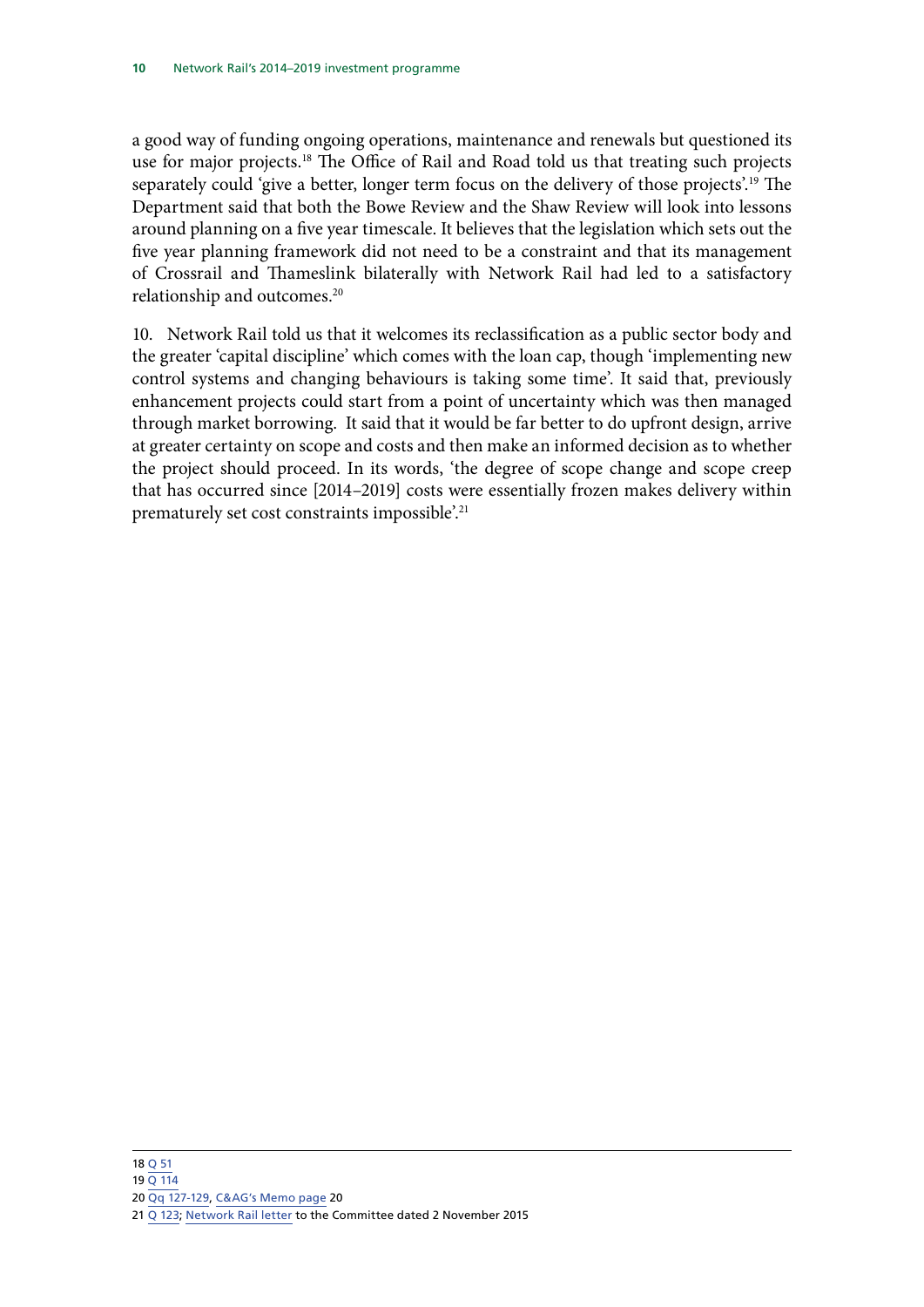## <span id="page-14-0"></span>2 Programme delivery and skills

11. We heard from Network Rail that it expects the cost to electrify the Great Western Main Line route between London and Cardiff will be between  $\epsilon$ 2.5 billion and  $\epsilon$ 2.8 billion (in 2012 prices). In September 2014, the Office of Rail and Road determined that, done efficiently, the programme should cost £1.6 billion (in 2012 prices) — Network Rail's new estimate suggests that the cost could be £1.2 billion more than this.<sup>22</sup>

12. Network Rail had planned to complete electrification of the Great Western Main Line from London to Oxford and Bristol Parkway in 2016, to Cardiff in 2017 and to Swansea by 2018. The Department said that it is not currently in a position to update this schedule, but that it is highly likely that the previous schedule will not be met.<sup>23</sup>

13. The Department has procured new trains powered by electricity for the Great Western Main Line. These trains will be delivered from February 2018. Delays to the completion of the electrification programme will put public money at risk since the Department will have to pay to rent these trains if electrification is not completed in time. This would cost up to £400,000 per day. It told us that mitigating this risk was 'right at the top of the Department's priority list' and it is currently investigating its technical and commercial options.24

14. There were two other major electrification schemes in the 2014–2019 plan: the electrification of parts of the Midland Main Line and parts of the TransPennine route.<sup>25</sup> These were 'paused' on 25 June 2015 because of cost pressures across all three of the major electrification programmes. On 30 September 2015 the Department announced that work would resume, although they will now be completed later than originally planned. The Department expects the Midland Main Line to be electrified to Sheffield by 2023, and the TransPennine electrification project to be completed in 2022. Much of the cost will therefore fall in the next planning period, which will start in 2019. The Department told us that the TransPennine project is still at an early design stage and detailed design work will not be completed until 2017.<sup>26</sup>

15. Network Rail accepted that Sir Peter Hendy's review will 'undoubtedly' reveal further cost increases in the enhancement programme. It said that there were "material cost challenges" on the electrification programmes and "significant cost pressures" in the wider portfolio of projects. However, it claimed that by the end of the year (2015), it will have a "high level of confidence" in the forecast costs of its infrastructure improvement work since 85-90% of the projects will have reached a key design milestone. We intend to hold Network Rail to its claim that costs should be stable from this point.<sup>27</sup>

16. Network Rail has very limited recent experience in planning, costing and delivering electrification work. Since 1997 it has only electrified some 60 miles of existing track, and the plan for 2014–2019 included the electrification of 850 miles of track.

<sup>22</sup> [Qq 1-3](http://www.parliament.uk/business/committees/committees-a-z/commons-select/public-accounts-committee/inquiries/parliament-2015/network-rail-2014-2019-rail-investment-programme-inquiry/)

<sup>23</sup> [Qq 103, 105](http://www.parliament.uk/business/committees/committees-a-z/commons-select/public-accounts-committee/inquiries/parliament-2015/network-rail-2014-2019-rail-investment-programme-inquiry/) 

<sup>24</sup> [Qq 43-46, 117](http://www.parliament.uk/business/committees/committees-a-z/commons-select/public-accounts-committee/inquiries/parliament-2015/network-rail-2014-2019-rail-investment-programme-inquiry/)

<sup>25</sup> [C&AG's Memo pages](https://www.nao.org.uk/wp-content/uploads/2015/10/Planning-and-delivery-of-the-2014–2019-rail-investment-programme1.pdf) 6, 12

<sup>26</sup> [Qq 26-28](http://www.parliament.uk/business/committees/committees-a-z/commons-select/public-accounts-committee/inquiries/parliament-2015/network-rail-2014-2019-rail-investment-programme-inquiry/) 

<sup>27</sup> [Qq 117-119](http://www.parliament.uk/business/committees/committees-a-z/commons-select/public-accounts-committee/inquiries/parliament-2015/network-rail-2014-2019-rail-investment-programme-inquiry/)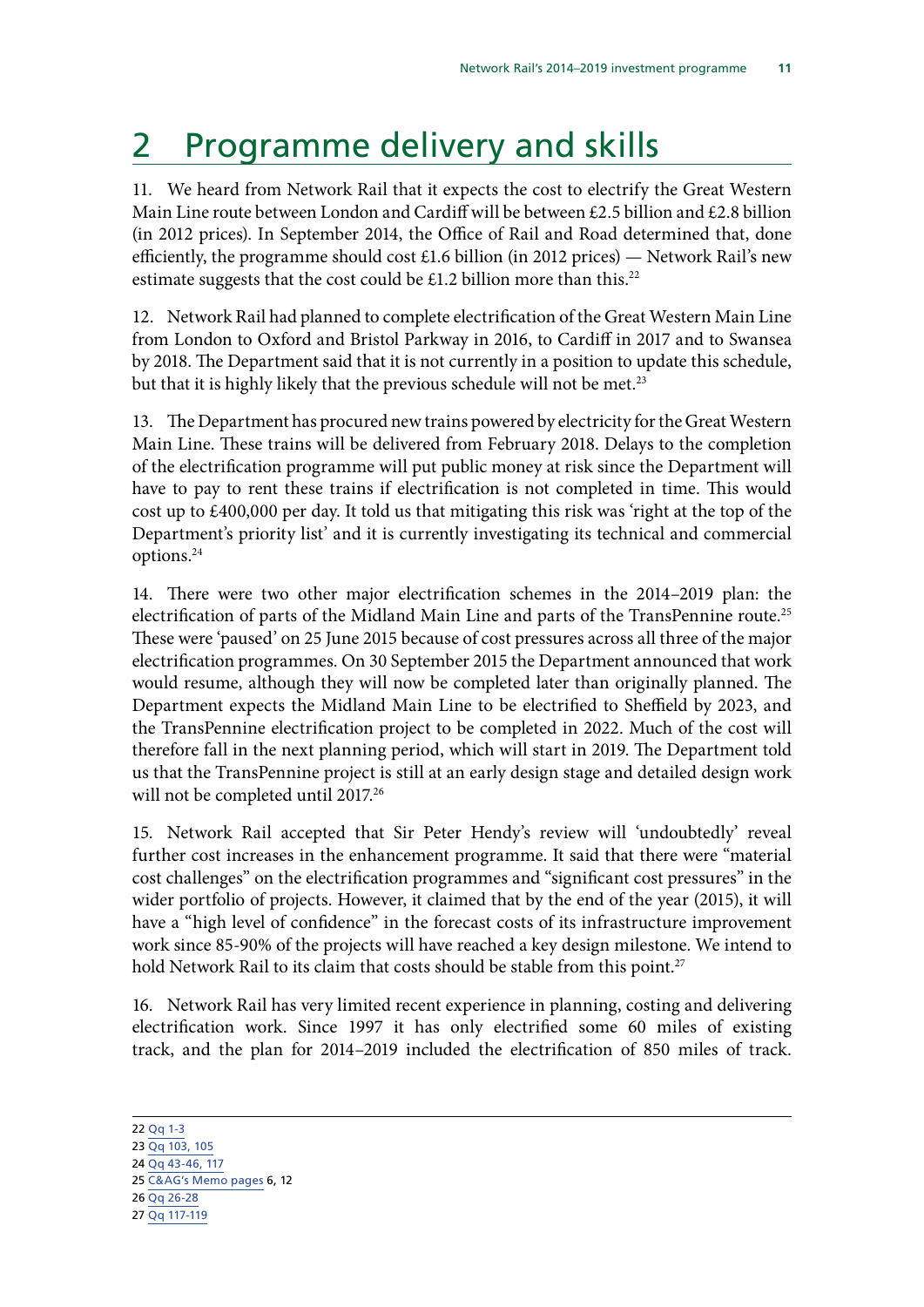There is a recognised shortage of skilled electrification workers in the rail industry and, in 2014, Network Rail identified that these electrification plans would require twice as many skilled workers as there were in the industry at that time.<sup>28</sup>

17. Network Rail recognises that the industry supply chain needs clarity on future work so that it can recruit, develop and train people to develop the skills needed. It believes that it is now very clear with industry on its future work programme and that it engages closely with the supply chain and keeps them informed of developments, for example when work needs to be re-phased and industry will be impacted.<sup>29</sup> It agreed that it must do more to embrace innovation and new technology, but feels that it is making progress in this area.<sup>30</sup> It said that it encourages the supply chain to employ and develop apprentices and also has its own apprentice scheme which recruits 200 apprentices a year.<sup>31</sup>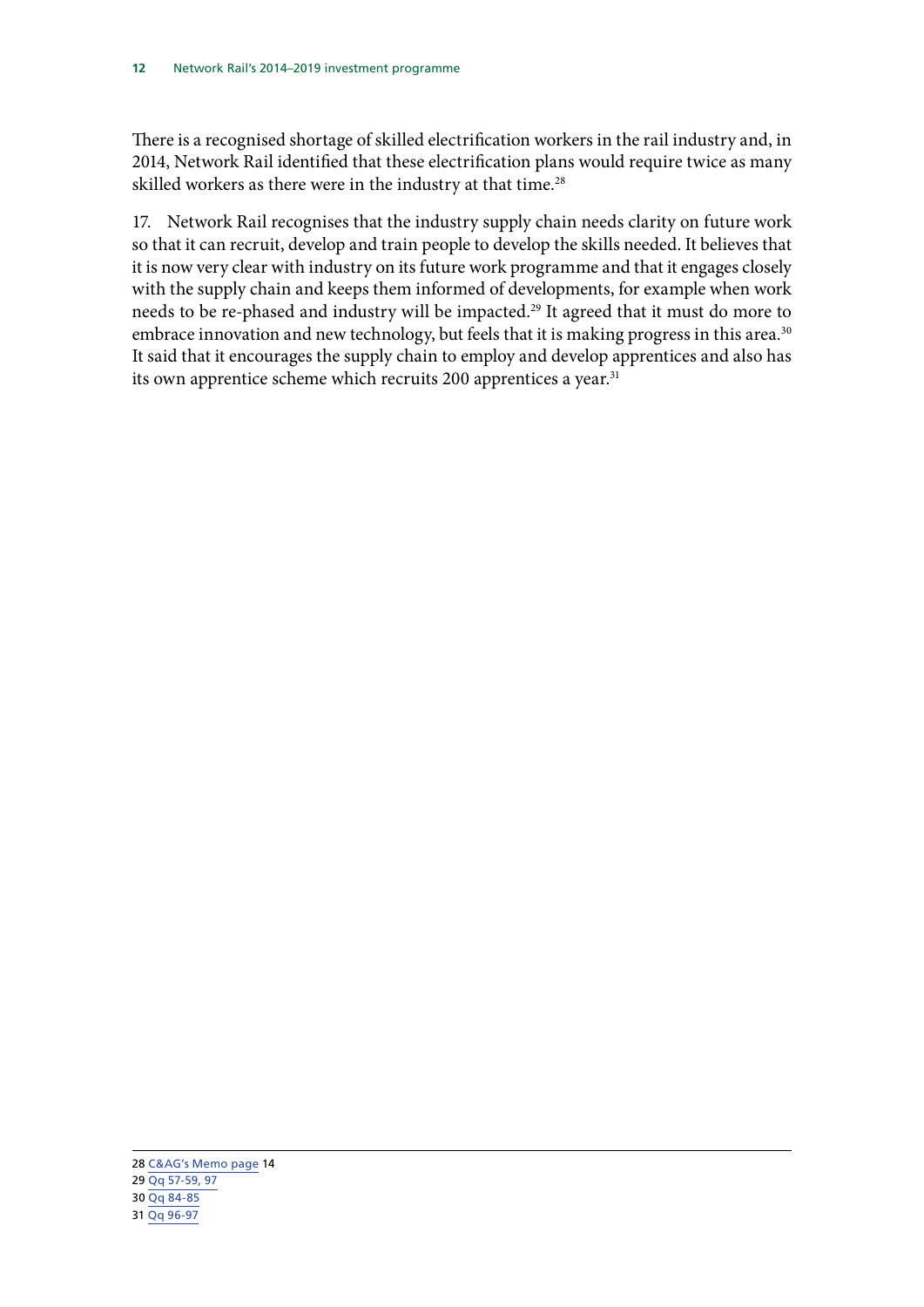### <span id="page-16-0"></span>Formal Minutes

### **Monday 16 November 2015**

Members present:

| Mr Richard Bacon   | David Mowat |
|--------------------|-------------|
| Kevin Foster       | John Pugh   |
| Mr Stewart Jackson | Karin Smyth |

Draft Report (*Network Rail's 2014-2019 investment programme*), proposed by the Chair, brought up and read.

*Ordered*, That the draft Report be read a second time, paragraph by paragraph.

Paragraphs 1 to 17 read and agreed to.

Conclusions and recommendations agreed to.

Summary agreed to.

*Resolved*, That the Report be the Ninth Report of the Committee to the House.

*Ordered*, That the Chair make the Report to the House.

*Ordered*, That embargoed copies of the Report be made available, in accordance with the provisions of Standing Order No. 134.

[Adjourned till Wednesday 18 November at 2.00 pm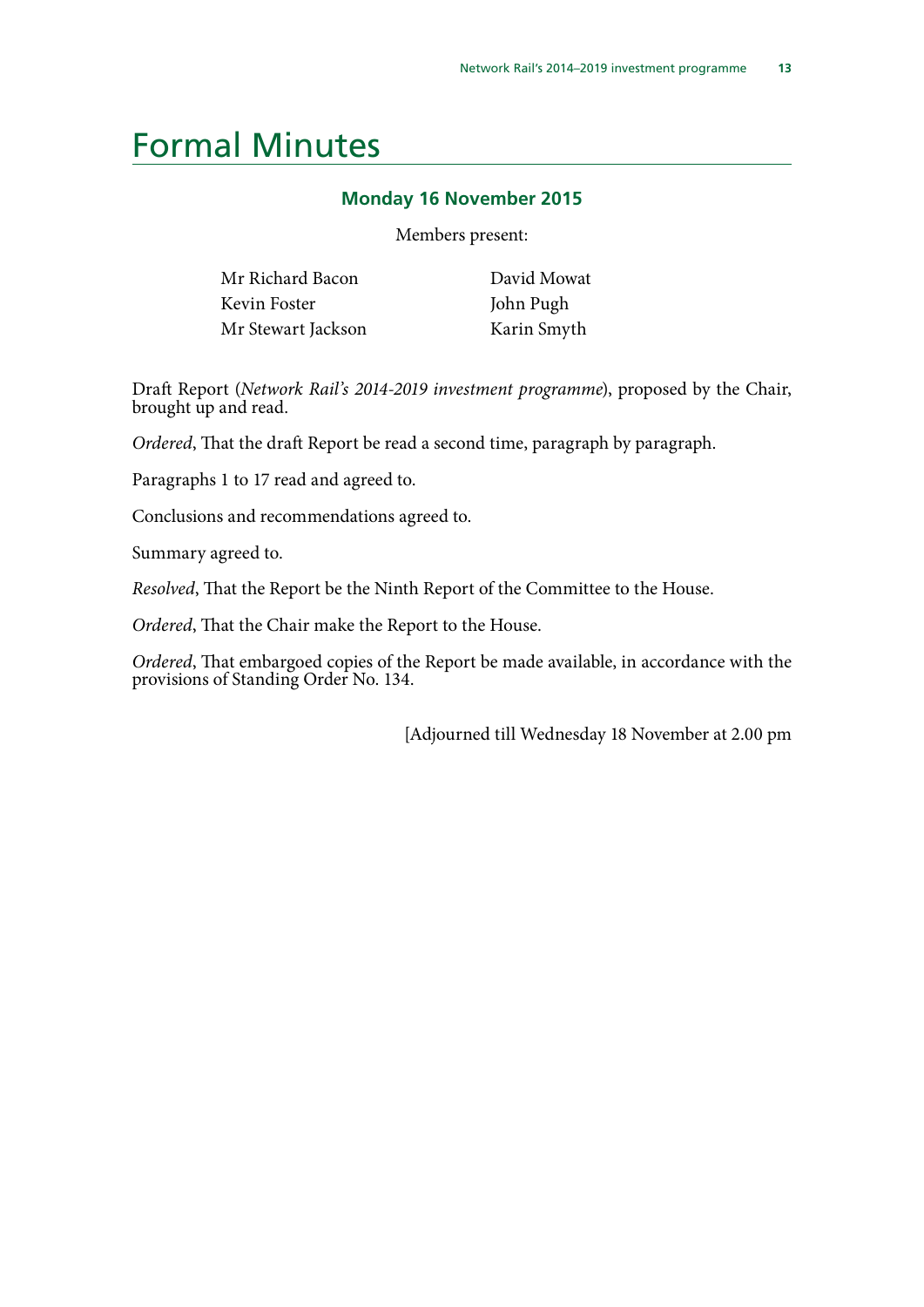### <span id="page-17-0"></span>**Witnesses**

The following witnesses gave evidence. Transcripts can be viewed on the Committee's [inquiry web page](http://www.parliament.uk/business/committees/committees-a-z/commons-select/public-accounts-committee/inquiries/parliament-2015/network-rail-2014-2019-rail-investment-programme-inquiry/).

### **Wednesday 21 October 2015** *Question number*

**Philip Rutnam**, Permanent Secretary, Department for Transport, **Mark Carne**, Chief Executive, Network Rail, and **Richard Price**, Chief Executive, Office of Rail and Road Communication Control Communication CO1-139

## Published written evidence

The following written evidence was received and can be viewed on the Committee's [inquiry](http://www.parliament.uk/business/committees/committees-a-z/commons-select/public-accounts-committee/inquiries/parliament-2015/network-rail-2014-2019-rail-investment-programme-inquiry/) [web page.](http://www.parliament.uk/business/committees/committees-a-z/commons-select/public-accounts-committee/inquiries/parliament-2015/network-rail-2014-2019-rail-investment-programme-inquiry/) NRI numbers are generated by the evidence processing system and so may not be complete.

- 1 Network Rail [\(NRI0002\)](http://data.parliament.uk/WrittenEvidence/CommitteeEvidence.svc/EvidenceDocument/Public%20Accounts/Network%20Rail%2020142019%20rail%20investment%20programme/written/24334.html)
- 2 Office of Rail and Road [\(NRI0001\)](http://data.parliament.uk/WrittenEvidence/CommitteeEvidence.svc/EvidenceDocument/Public%20Accounts/Network%20Rail%2020142019%20rail%20investment%20programme/written/23558.html)
- 3 Department for Transport [\(NRI0003\)](http://data.parliament.uk/writtenevidence/committeeevidence.svc/evidencedocument/public-accounts-committee/network-rail-20142019-rail-investment-programme/written/24523.html)